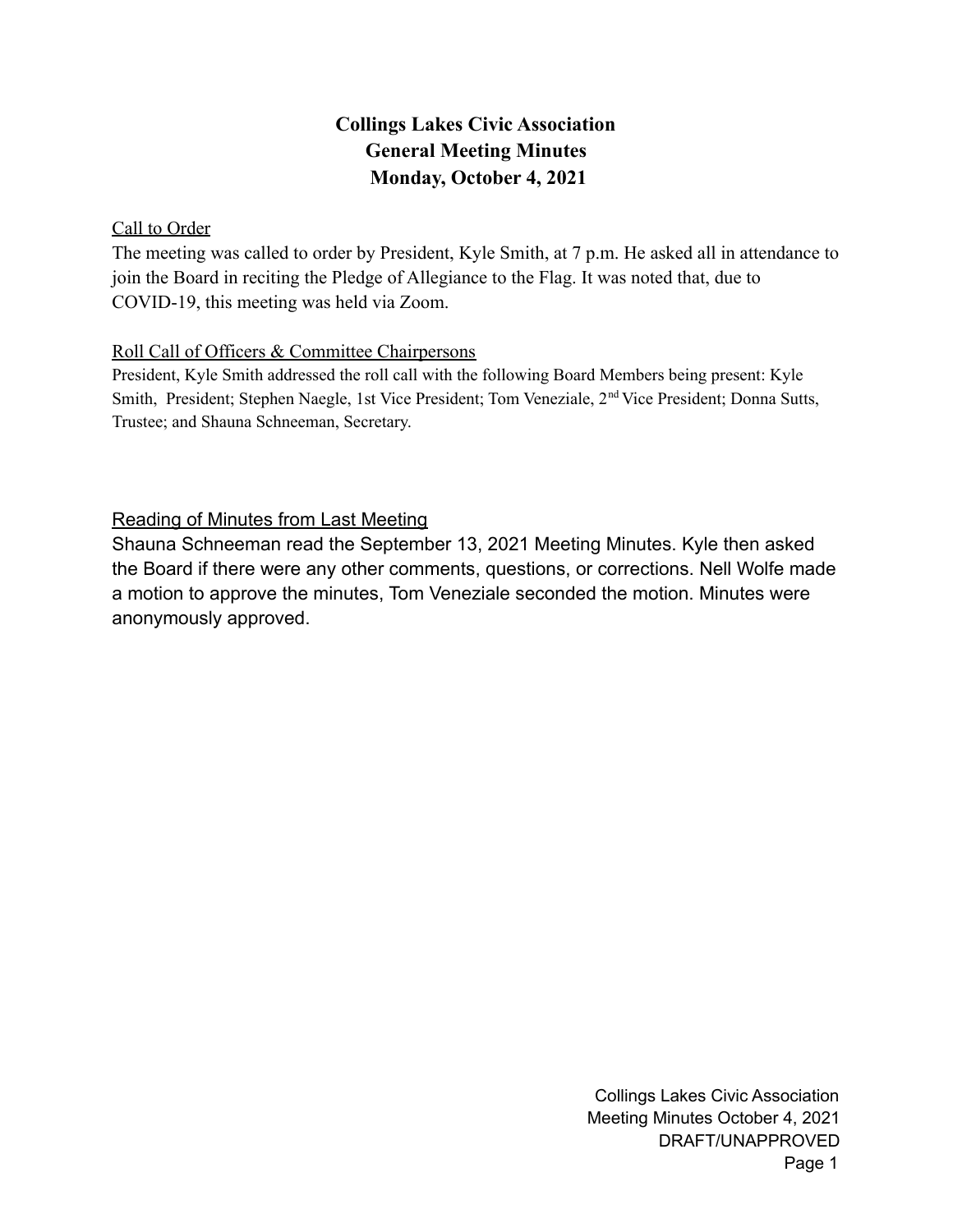#### Accounts Receivable Report

The Accounts Receivable Report was presented by Donna Sutts who stated, through September 2021, the account balances are as follows:

| <b>Total Income</b>        | \$38,590.15 |
|----------------------------|-------------|
| <b>Interest Income</b>     | \$54.32     |
| Fundraiser (Custard Stand) | \$558.00    |
| Tier 3 Dam Fee             | \$1,550.19  |
| Tier 2 Dam Fee             | \$10,095.52 |
| Tier 1 Dam Fee             | \$205.47    |
| Tier 1 Association Fee     | \$39.62     |
| Tier 3 Association Fee     | \$286.29    |
| Tier 2 Association Fee     | \$3,073.85  |
| Association Fee (Past Due) | \$965.20    |
| New Resident Set-Up Fee    | \$200.00    |
| Special Assessment         | \$150.02    |
| Legal Fees Collected       | \$17,282.01 |
| Late Fees                  | \$4,129.66  |

Kyle Smith asked if there were any questions about the Accounts Receivable Report. Kyle then called for a motion to accept the Accounts Receivable Report. Tom Venziale made a motion to approve the Report, and Shauna Schneeman seconded. All Board Members were in favor.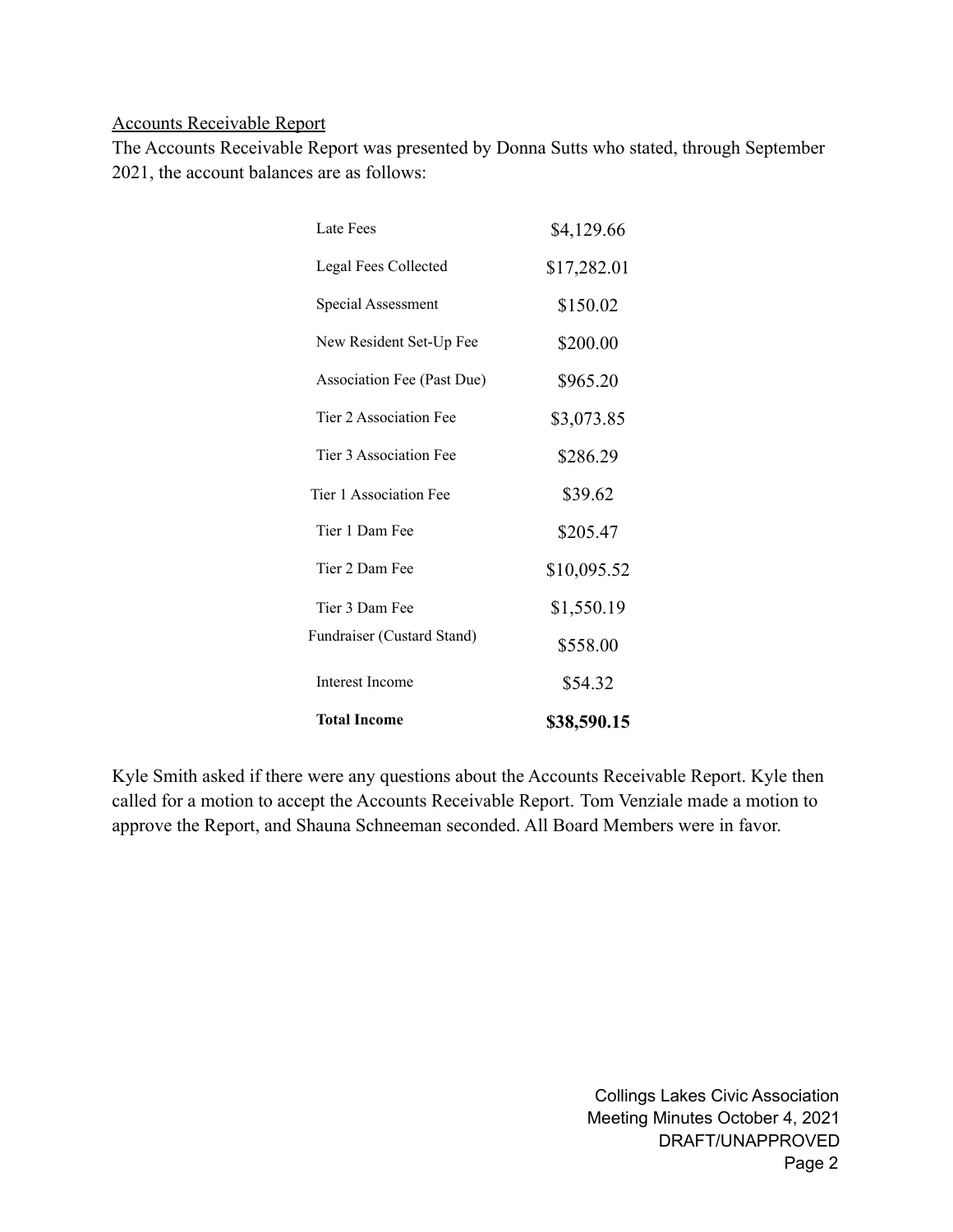# Treasurer's Report/ Bills for Approval

Nick Ninfa was not present for the meeting so Kyle read the report. Kyle stated that the following bills were paid during the month of September 2021:

| Hill Wallack       | \$13,872.56 | <b>Collections Attorney</b> |
|--------------------|-------------|-----------------------------|
| Lynn Veneziale     | \$1,000.00  | Bookkeeping                 |
| Nick Ninfa         | \$1025.32   | Office Supplies             |
| Pennoni Associates | \$2745.00   | Legal                       |
| Pennoni Associates | \$500.00    | Legal                       |

**Total \$20,143.78**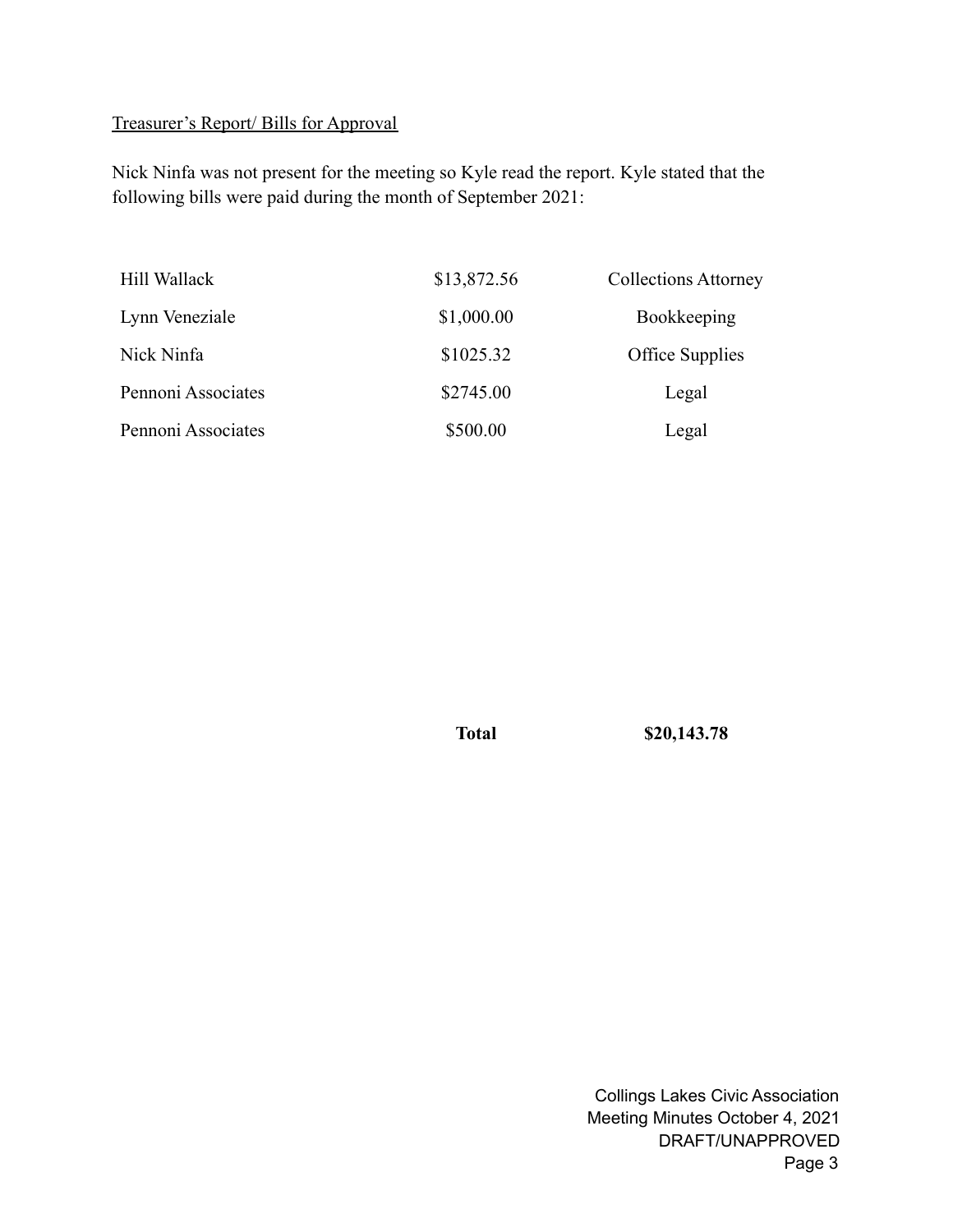Kyle also presented the Treasurer's Report through September 2021. The account balances were as follows:

| <b>Total</b>              | \$540,585.62 |
|---------------------------|--------------|
| Games of Chance           | \$2,752.05   |
| Money Market              | \$80,096.19  |
| Dams                      | \$364,276.78 |
| Checking<br>(LibertyBell) | \$91,531.10  |
| Checking (TD)             | \$1,929.50   |

Kyle Smith asked if there were any comments, questions or concerns. [Tom Veneziale](mailto:tveneziale@collingslakes.org) motioned to approve. Shauna Schneeman seconded the motion. All were in favor.

#### Dams Update

Engineer Beth Grasso came on to give her report. Beth noted that in the future for billing she will note whether the bill is for Cushman or Braddock Dam. Beth noted that she met with the contractor to get things finished with the fish ladder and modifications for the secondary spillway.

Beth noted that the clearing permit was submitted. She noted that she was sending more information to the DEP to get the permit approved.

She also noted that she also sent the plans to the contractor so that we can get an estimate on the next project.

Kyle asked if the vegetation permit and the clearing permit were the same as he thought the clearing permit was already obtained. Beth noted that it was not obtained at this time. The DEP needed more clarification before issuing that permit. She noted that she would inform us as soon as it came in

Kyle then asked about the verizon issue. Beth noted that verizon has poled directly where the spillways are planned to be. Those poles need to be relocated. The plan was made to relocate them. She noted that those plans are being reviewed. She noted that the permit was being added to the other permit to speed up the process. The current poles are on the embankment.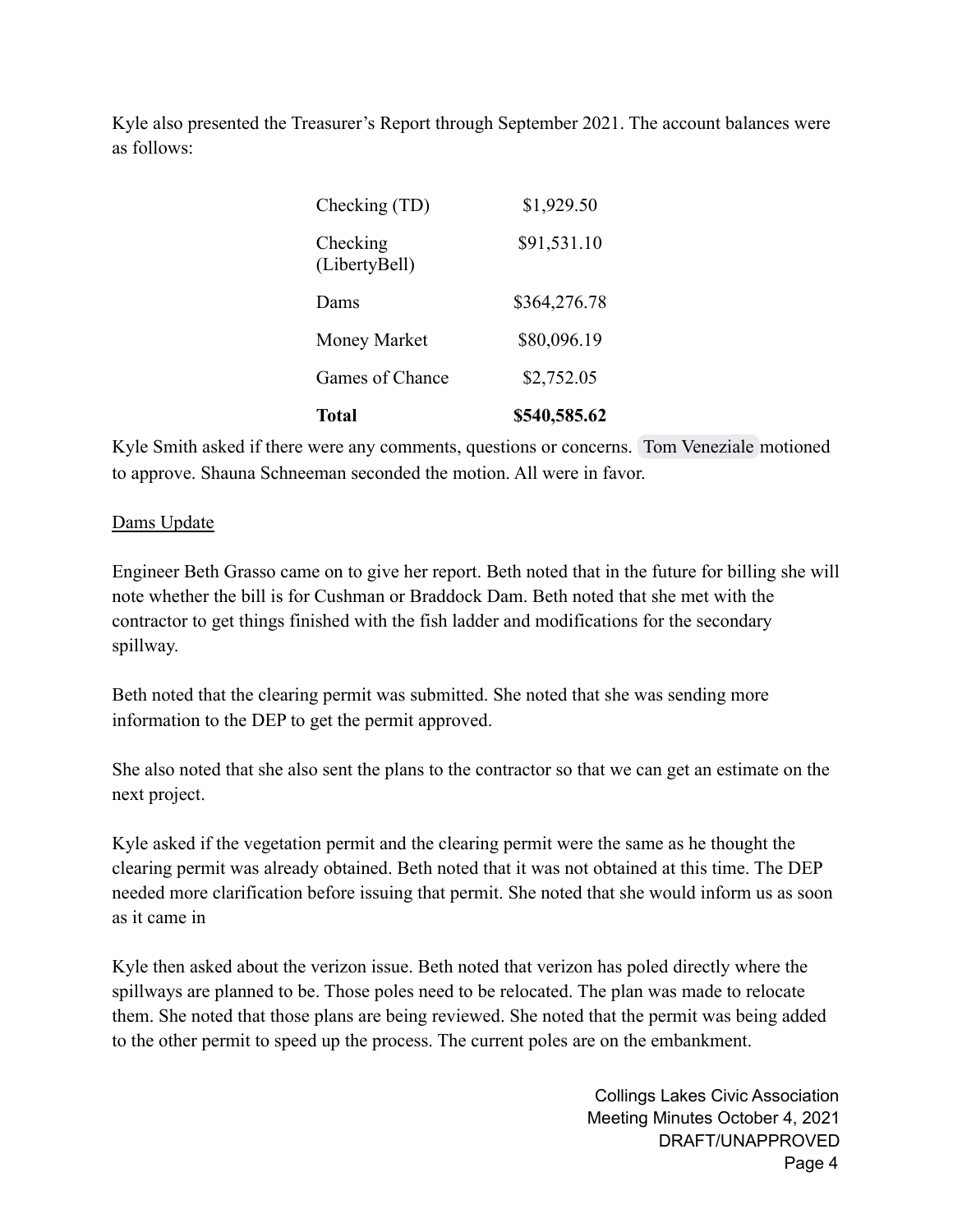She then asked what the clearance will be for the crane that will be needed. Kyle noted that there will be access from both sides for both the contractor and the verizon company. Beth notes that having that access from both sides will be cost effective and was happy with the amount of clearance that there will be.

Beth notes that the Verizon lines cannot go underground because they will not be able to be maintained without the company digging up the whole spillway. Those lines will have to remain in the air. She also notes that the costs would not allow for us to completely relocate the lines. She said that the lines feed all of Collings Lakes.

Kyle came on to explain that due to the easement that Verizon has on the dam the cost of this relocation is on the association.

Nick asked what the costs would be for this. Beth notes that the company gave a rough estimate in the \$10,000 range with the information he has. Beth notes that this is just an estimate and that it should not be taken as a quote. She notes that she knows it is a lot of money, but in her experience with other projects she has done she feels this cheap in comparison. She said this includes removing 3 old poles, installing 4 new poles and the wiring needed.

Kyle asked that Beth walk us through the plans when they are ready. Kyle also noted the contractor hopes to have the estimate for the DAM to us in the next 2 weeks. Kyle said that we are ready to move on this as soon as possible. The contractor hopes to start the project by November end or beginning of December.

Beth suggested adding a 20% contingency to the estimate we receive as the plan that the contractor received did not include the sluthes gate and the trash rack to prohibit trees from getting caught in the Dam like what happened at the first Dam. Beth also noted there will be buoys installed. She feels this would be safer. She explained they are little round cones to warn boaters or possible swimmers from entering the dam.

Kyle asked if his plans for the clearing by 11/1 is reasonable. Beth notes as long as the permit is in by then that clearing date should be fine. Beth noted she has a meeting with dam safety.

Kyle also mentioned that the fish ladder has been installed on Braddock and the articulated block has been repaired. He announced that this is the end of the Braddock project and asked Beth if she agrees. Beth seconded that the dam is complete and she is in the process of submitting the final project paperwork, report, and photos for the certification.

Kyle mentioned that the financing is requesting from information.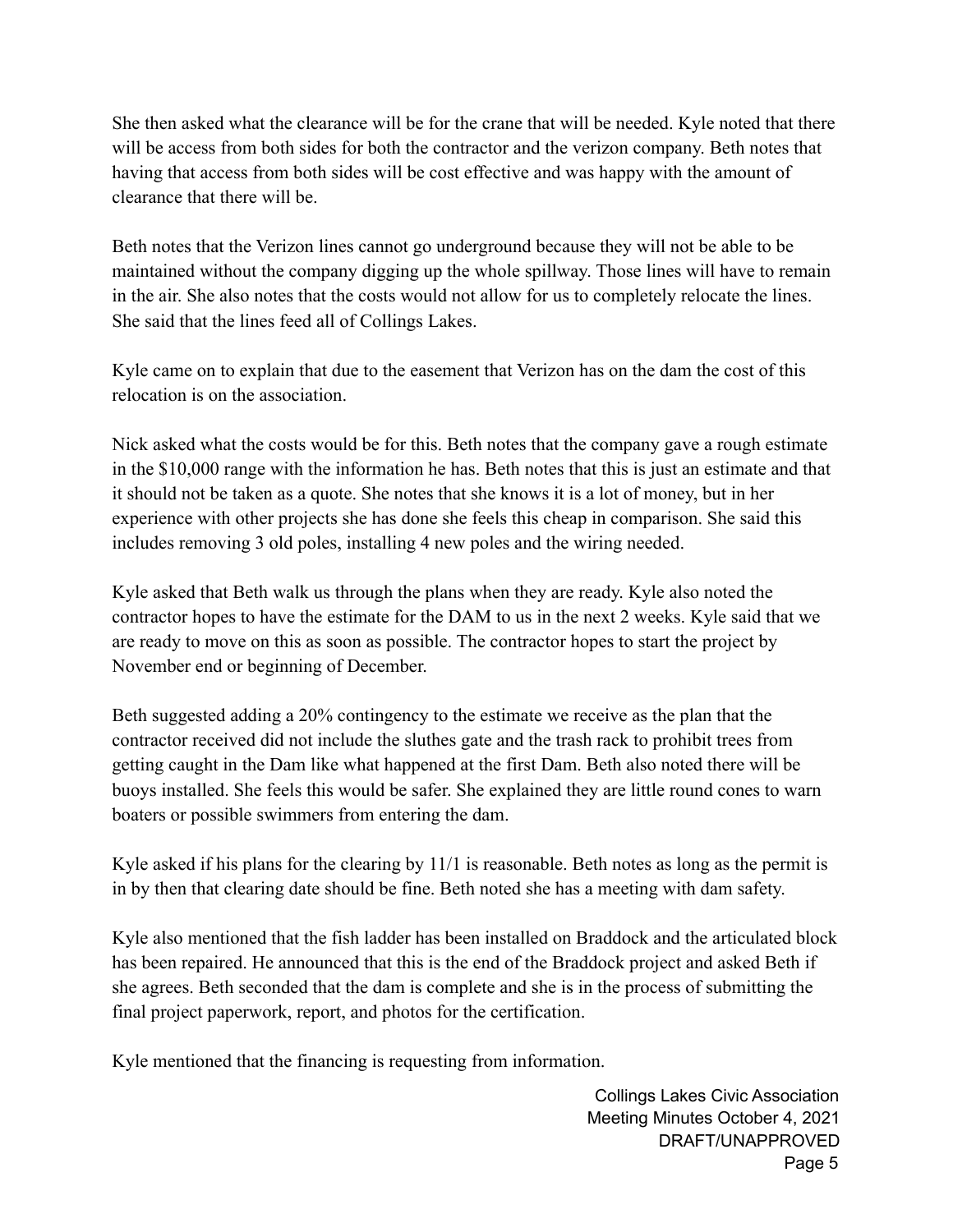Tom asked if the tires were included in the cost that was given. Kyle noted that the estimate was not yet given, but he has talked to the contractor regarding this. The contractor mentioned at their meeting that he is concerned about the amount of tires that may be involved in this project. Kyle said the decision was that we would add a single dumpster to the plans up front for tire disposal. If additional dumpsters are needed it will be discussed. This was decided so that we aren't obligated to pay for multiple dumpsters if they are not needed for this project.

Beth noted that she did include a plan for any trash that may be need to be removed.

Nick asked if we are cleared to add a fence to the Braddock Dam now that is it complete. Beth agreed we are ready to move forward with a fence installation and asked if the contractor would be installing or if we planned to use someone else. Kyle mentioned that he had spoke to Charles Devers regarding the fence installation. Charles agreed to donate his time to install the fence as long as we pay for the materials. Kyle mentioned that he has plans to meet with Charles for that tomorrow.

Kyle asked if any one else had questions regarding the dam projects. He notes that the contractor was out of state and couldn't come in for the meeting today.

Kyle brought the fence up again. He said that with the information he feels we should move forward with the offer of the donation from Charles. Nick came on the suggestion that the fence be 8ft high with a standard sized gate. Kyle agreed with that and added a CLCA controlled padlock to be added to the gates on either side of the dam. Nick also brought up the property lines behind the motel. Kyle noted that the fence will be closer to the dam then the motel to avoid any issues. Kyle also noted that the gate will need to be wide enough to allow for the landscapers to get in to maintain behind it. Nick suggested a 4ft gate for that reason and Kyle agreed. Kyle noted that he is still making plans with Charles to meet to make a plan.

Donna asked if there was ever a need for a vehicle to get through the gate, specifically if fire trucks would ever have a need to get through. Kyle noted that the fire company would remove the gate if it became necessary as that would not be difficult to do.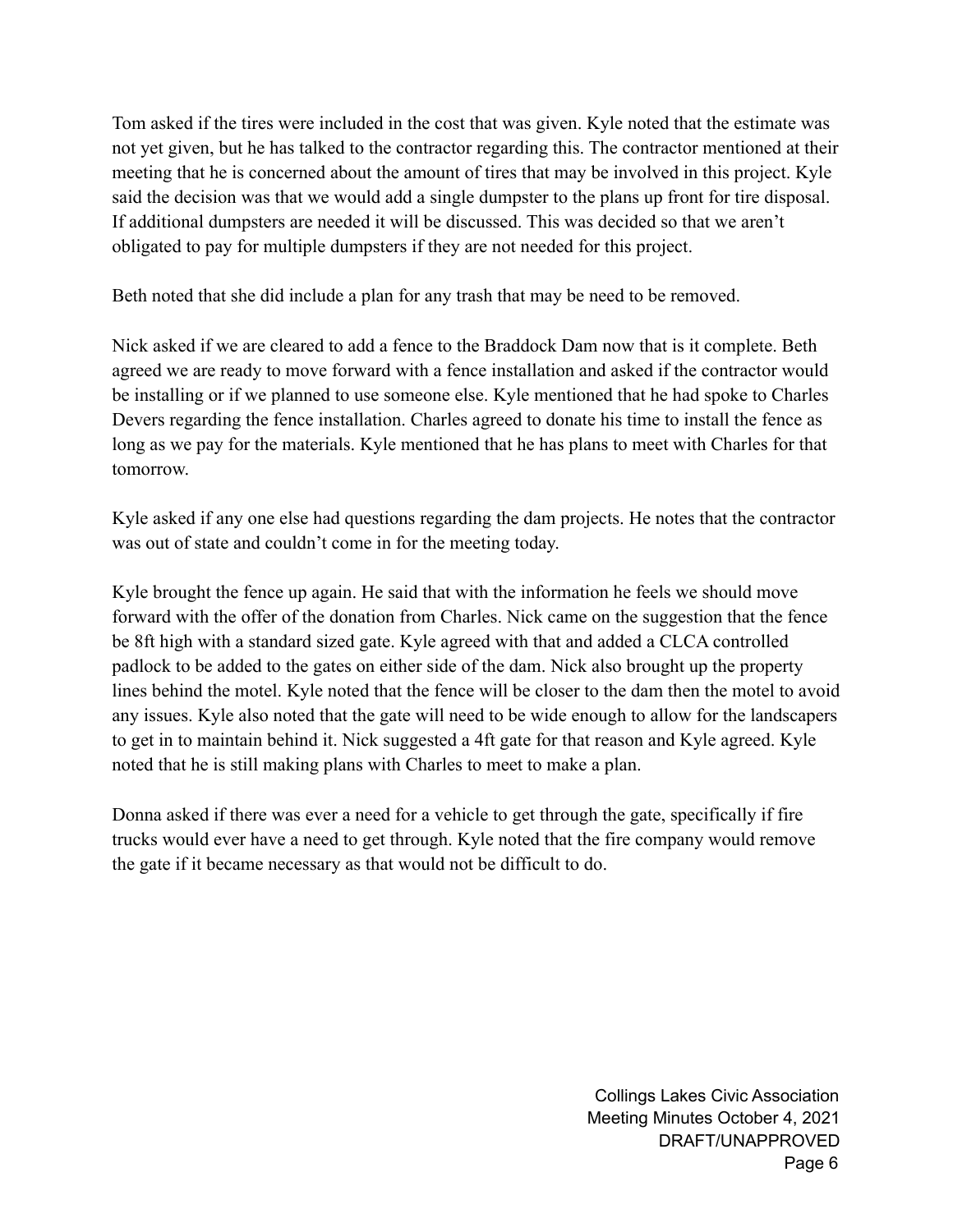#### Committee Reports

# Grounds

Nick came on to say there wasn't much to report but asked about the landscaping company clearing the swimming areas so they are ready after the project is completed. Nick wasn't sure if the company has the equipment to do that, but plans to ask. Kyle noted that in the past a Newtonville company would offer to do clearing for properties. Kyle noted that as long as the company that does it is insured he is fine with it.

Kyle brought up the swingset discussion. He was questioning the 3rd beach swingset and what the plan was if there was a discussion at the last meeting since he wasn't able to attend. Nick noted that the discussion was tabled while we are figuring out other things.

Kyle asked Tom to come on and talk about the lights at the basketball courts. Tom got 2 quotes for the repair of the lights. He notes that the company added a digital timer for the lights to the quote that would cut off at 10pm allowing those using it to turn it on for 30 minutes to an hour at a time. Kyle asked if there was an override for that if the lights needed to stay on longer. Tom said the one currently in place has a key override for that. Tom said he wasn't sure who held the key for that override at the time. Tom said the total was \$1,603.11 for that quote. That quote included tax which we can take off since we are tax exempt. The second estimate was given \$1074.78. With this quote the company didn't offer a timer, just the panel. Tom also explains that he isn't sure if the panel is bad as he cannot test to see. Kyle, Nick and Tom discussed and agreed that it would be beneficial to replace the entire system so we can have the light and the timer replaced to eliminate the need to have the discussion of replacing the panel and timer again in the future if it is also not working. Kyle feels this is a good move so new boards won't need to worry about it for the next generation. Kyle asked if any board members have an issue with the cost to replace this.

Donna asked if there was a warranty on this new system. Tom said he isn't sure, but believes it does.

Kyle asked if the system will have the same light. Tom said yes, but believes it will work as that wasn't what was bad.

Kyle made a motion to approve the budget of \$1700 to replace the light at the basketball court. Nick made the motion, Tom seconded, all members were in favor.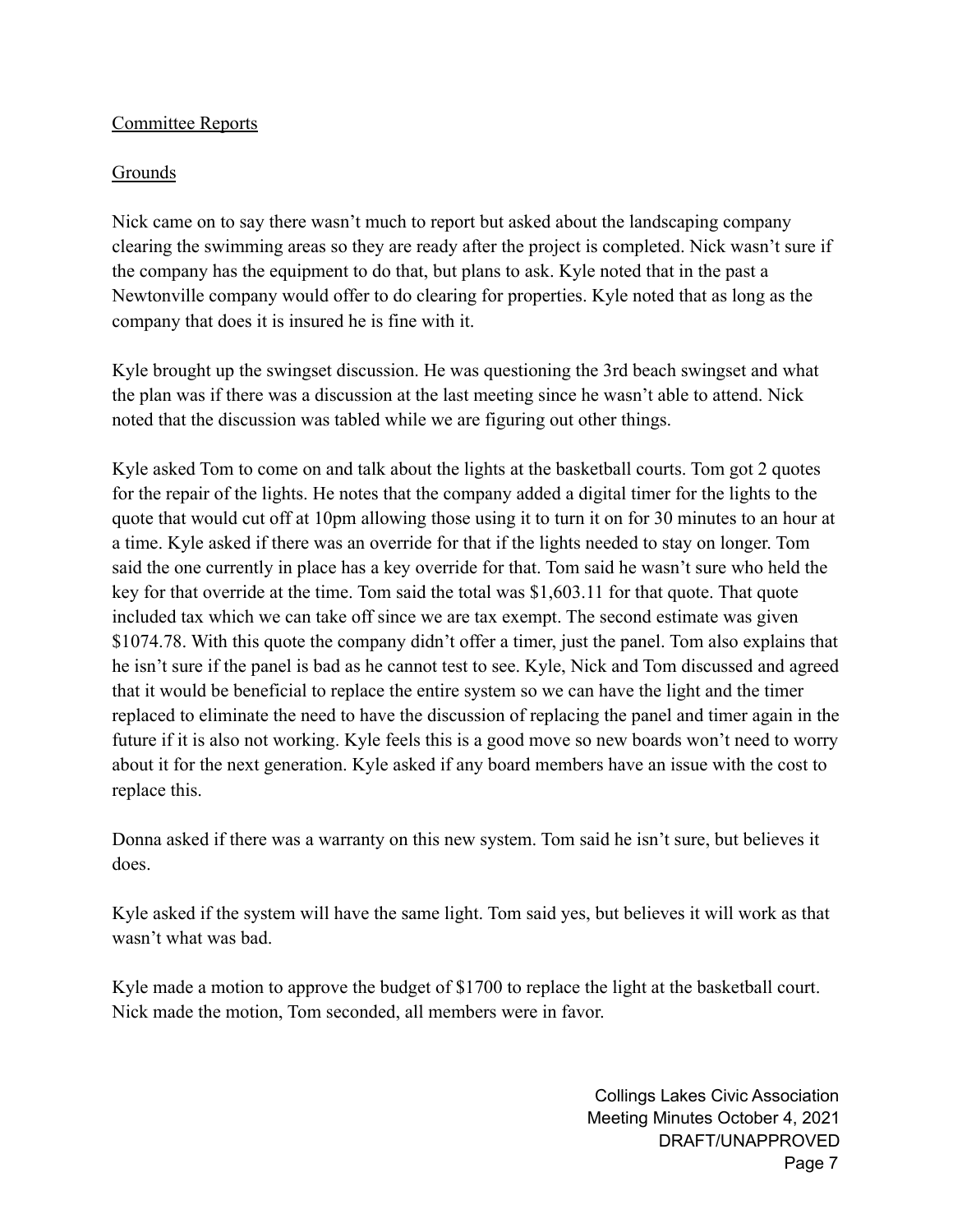#### Welcoming Committee

Katherine Nodoleski asked for prayers for her sick dog. She has nothing to report about her committee.

Katherine did note while she had the floor that there was a woman that tore apart the trash at the second beach at 5am. Shauna chimed in to note that she also saw someone going through trash. She noted that this person was going through trash cans of many of the residents living on E. Collings. She noted another resident also reported the cans at second beach were being looked through this morning. She also reported that she saw this person at 10pm. She said this must have taken place all night.

Kyle asked if a mess was left from this on second beach. Katherine and her husband reported there was trash around the picnic tables from this. Kyle suggested we get volunteers can come get that cleaned up. Katherine said that she can start cleaning it tomorrow morning. Kyle also offered to clean it up in the morning with her.

#### Fundraising/Elections

Donna came on the report that \$90 was made from the custard at the custard stand fundraiser and \$558 was made off of the baskets. Donna noted this was a great fundraiser for it only being for 2 hours. She noted that Anna Marie did well getting that done and Kyle agreed.

Kyle asked if there was anything else coming up for fundraising. It was noted that Anna Marie is out of the country so she may not have anything for the next meeting to suggest.

Donna informed the board that only 27 nomination ballots came back for this election. She noted she was disappointed with those numbers as we sent out so many.

Donna noted that tier 1 nominations were Kyle Smith, Nell Wolfe, and Henry Brohemie

Tier 2 nominations Nick Ninfa, Shauna Schneeman, and Tom Venziele

Tier 3 Steven Neagle

At Large Tom Venziale, Steve Neagle, Anna Marie, Mark Wainwright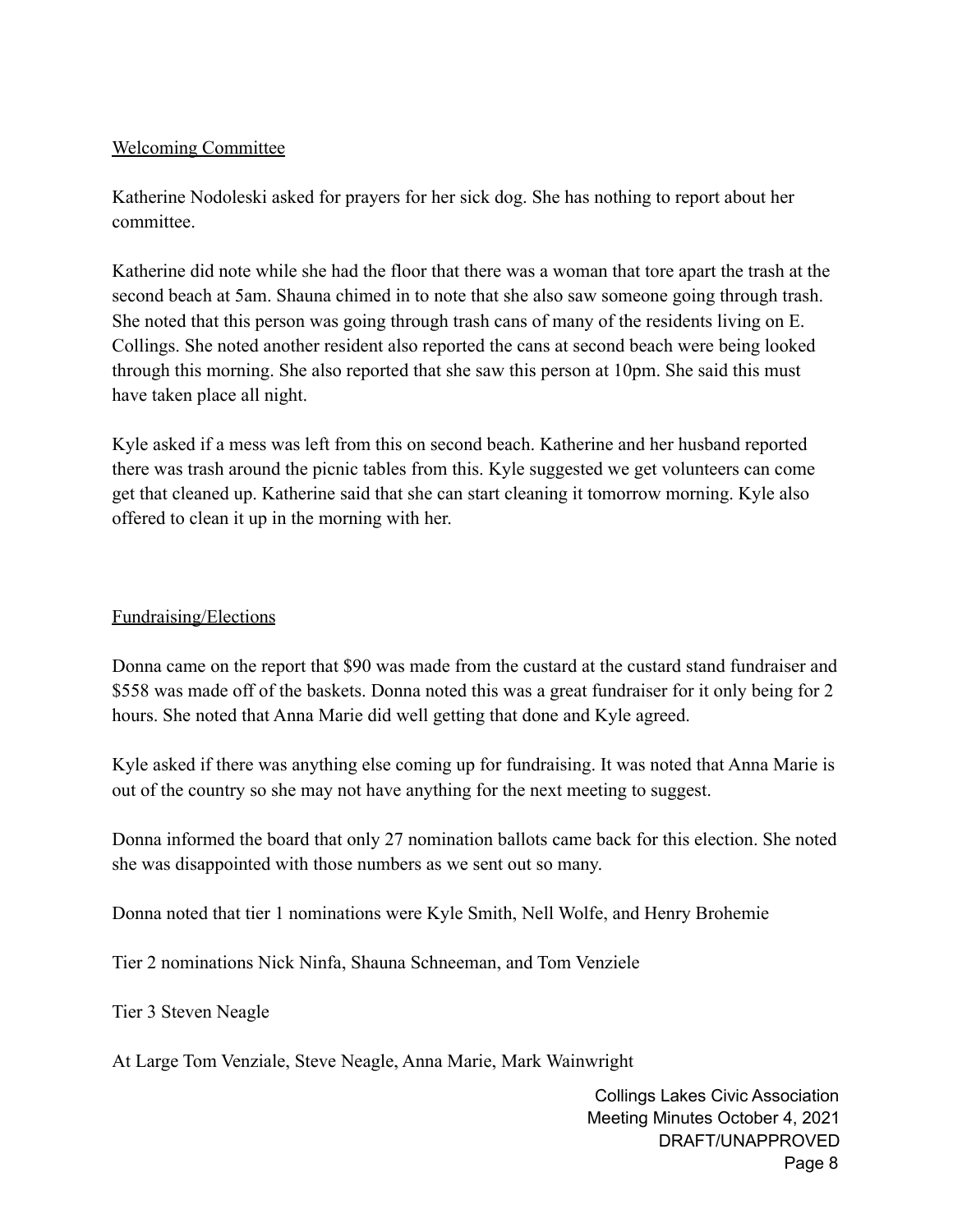Donna said she was going to ask the attorney if the at large needed to have a separate nomination. Kyle noted that it would be better to have those who were nominated at large to run for their tier. Donna questioned if the person who received the most votes received the at large. Kyle clarified that it was the largest vote getter after the seats were filled.

Donna said that would be best and will be asking the attorney to ensure that is correct.

Donna then noted that Lynn has sent out the letters to inform those who owe past dues that they are not eligible to vote that they will need to pay their dues in order to vote. Donna said with that she plans to send the ballots the beginning of November. Residents who wish to pay to vote have up until 5 days before ballots are due to pay and vote. She plans to have the ballots opened at the December meeting.

Donna mentioned that if her election committee is on the ballot she won't have a board to help her open the envelopes. Nell mentioned that Barbara can help with that. Donna said it wasn't an issue of sending them out, but for opening them up. Kyle said that we may not receive many back to not be too concerned about the process being overwhelming.

Kyle asked if anyone else had questions.

# President's Report

Kyle mentioned that he walked Cushman and talked to Steve about the clearing and the logistics of the project. Steve requested that the clearing be complete by mid November. Kyle said he hopes it is completed by 11/1. Kyle said that Steve said the project is projected to be 6 months. Steve hopes to start by December with hopes to have the project complete by Memorial day.

Kyle noted he did receive bids for the clearing project that he will bring up in New business.

Kyle also discussed the trash removal for the project and suggested getting a dumpster out there for the project.

Kyle also wanted to discuss meeting locations. He noted that he is concerned about the Delta variant and the mask mandates in government buildings. He says he isn't sure how many people we would be allowed to have in the room. He feels that zoom is working just fine, but said that it is up to the board.

Kyle mentioned that Steve Zuilli and Beth Grasso did a great job on the Braddock project.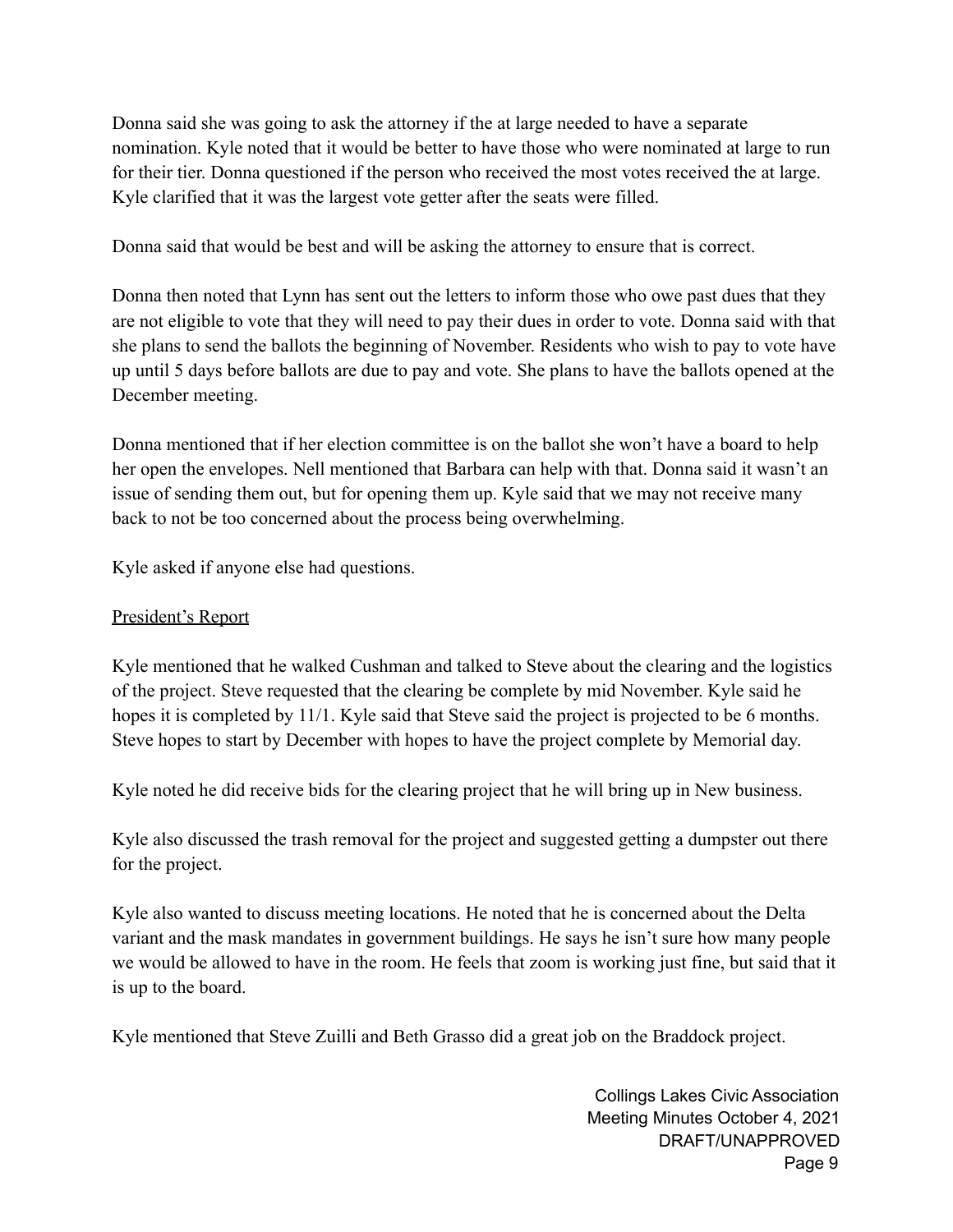Kyle also brought up a resident suggesting the water level is too high, and another saying it is too low. Kyle said he isn't sure how to respond to these concerns and has forwarded those resident concerns to Beth who is confident that the levels of where they need to be to which she has explained to them.

Nick came on to reiterate that the levels were wrong for many years. Kyle said that we were unaware that the previous dam was undermined which is likely why the levels were different and incorrect prior to the new install.

Kyle said that he is confident that it was done correctly after having 2 engineers inspect the project.

Kyle asked the board if we have a dumpster contact. Tom noted there was a company used before. Kyle asked if Tom can talk to that company and get a quote for the first week on November. Tom noted that he believes that the cost was \$650 the last time we used that company. Kyle noted we can move forward with that after asking if anyone had any issues regarding that plan and received no response.

# **Old Business**

Nick brought up online payments. He said the company he was looking into had an issue with us doing fundraisers so he has to find another company.

Nick also brought up quickbooks. He noted there is a number of ways to do quick books. He plans on talking to the company to determine what is the best program for us.

Kyle asked if he feels this is an issue our board should be handling or if the new board should make this decision. Kyle asked if anyone has an opinion on that. Nick and Shauna both came on to say it sounds as though based on the nominations that we will likely be on the new board to have to make this decision anyways. Nick said he will be looking more into it and get back to the board with the report.

Donna came on to say that on the nomination letters there was an option to not change the board and that was something many residents agreed on.

Donna asked about the update on the debit card. Nick said the account that we will be using for the card was being opened and we should have a card within 2 weeks. He noted the account will be called and expense account. There will be 2 cards, one kept with Nick and one with Lynn. Kyle wanted to ensure that cash would not be able to be taken out with these cards. Nell agreed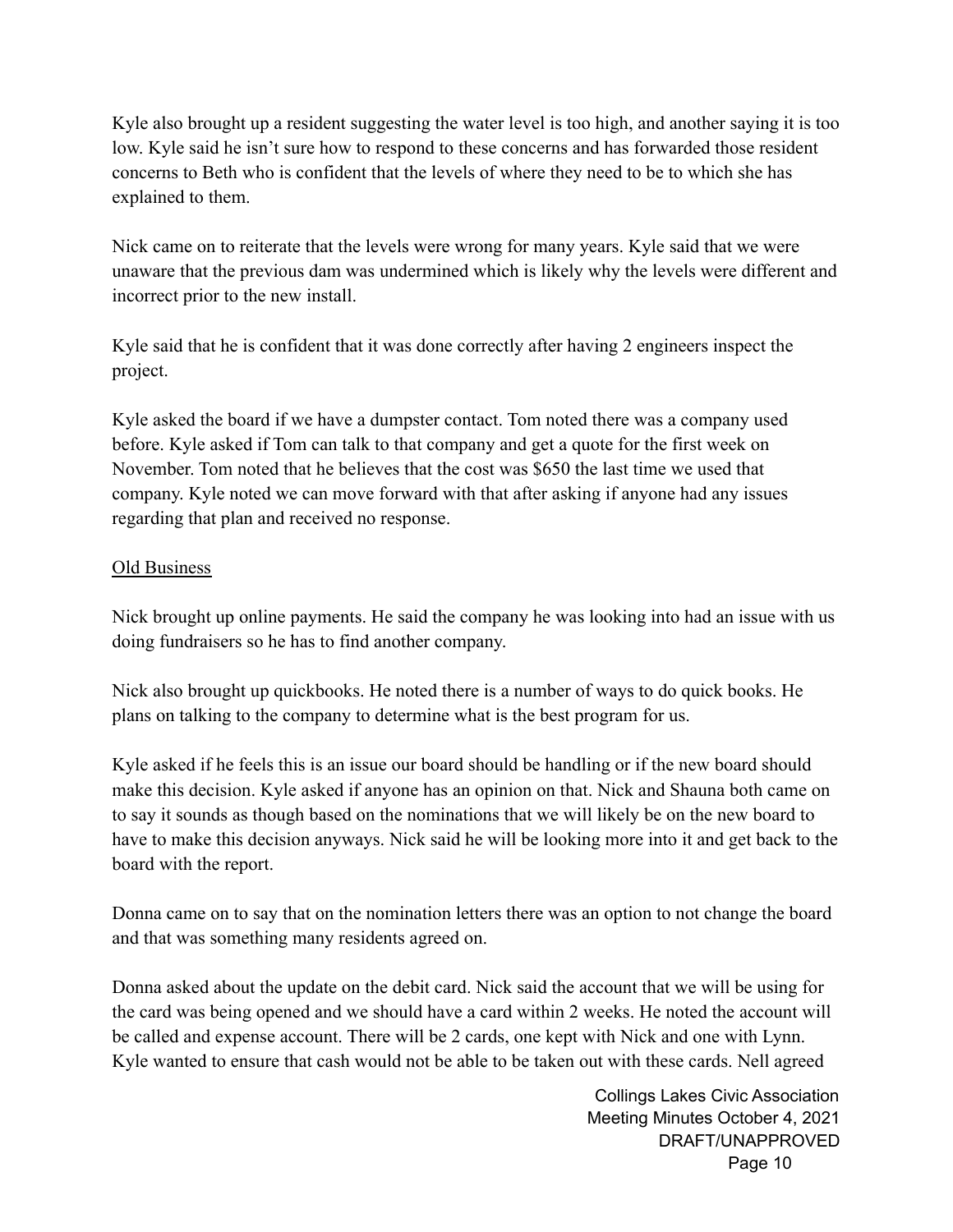no cash should be allowed to be withdrawn with that card. Kyle noted that in the past it was agreed up to \$500 in purchases would be approved without the board's approval and this would be the same regarding debit card use. It was brought up again that these cards would be to eliminate the need to reimburse board members for purchases for the community and the board.

Kyle notes that he hopes next year we can become more virtual to eliminate the amount of postage that we are using. He said we will talk to our attorney about that.

#### **New Business**

Kyle brought up the bids received for the land clearing for the trees on third beach to allow access to the trail to begin construction. The bids received were to cut the trees flush with the ground without stump removal and chipping and removal of the trees that are cut. He received the following bids,

Patton Property Reservation \$16,000.00 Tom Truse, CE Truse (company from Braddock employee that is out on is own) \$15,380.00 Tom Rode (did not see property first hand) \$25,000.00

Kyle provided his opinion that he thinks CE truse is the cheapest and we were happy with the work he did before with the previous company he was with. Nick echoed that opinion.

Nell asked if CE Truse is capable of doing the job on his own without the previous company. Kyle said that he is. Kyle said he was very clear on the instructions of what we needed to get these jobs completed.

Shauna asked if both were able to work within our timeline. Kyle said yes. Kyle also mentioned that he did talk to My Tree Boyz which is our local company in town, but he was too busy to take on the job. Kyle said both companies agreed on 2 weeks for their timeline.

Tom mentioned that he was happy with the Braddock Dam work.

Kyle made a motion to take the CE Truse bid. Nick motioned, Tom seconded. All were in favour.

Kyle opened the question of the meetings. Donna said that she believes zoom was working well. She noted she fears the risk of exposure and believes we have been getting a good turnout for meetings. Kyle agrees that zoom is working well. Kyle mentioned that he brought this up because there was resident talk that we were holding these meetings via zoom to hide information. He says he isn't sure how we can be more transparent then we already are on what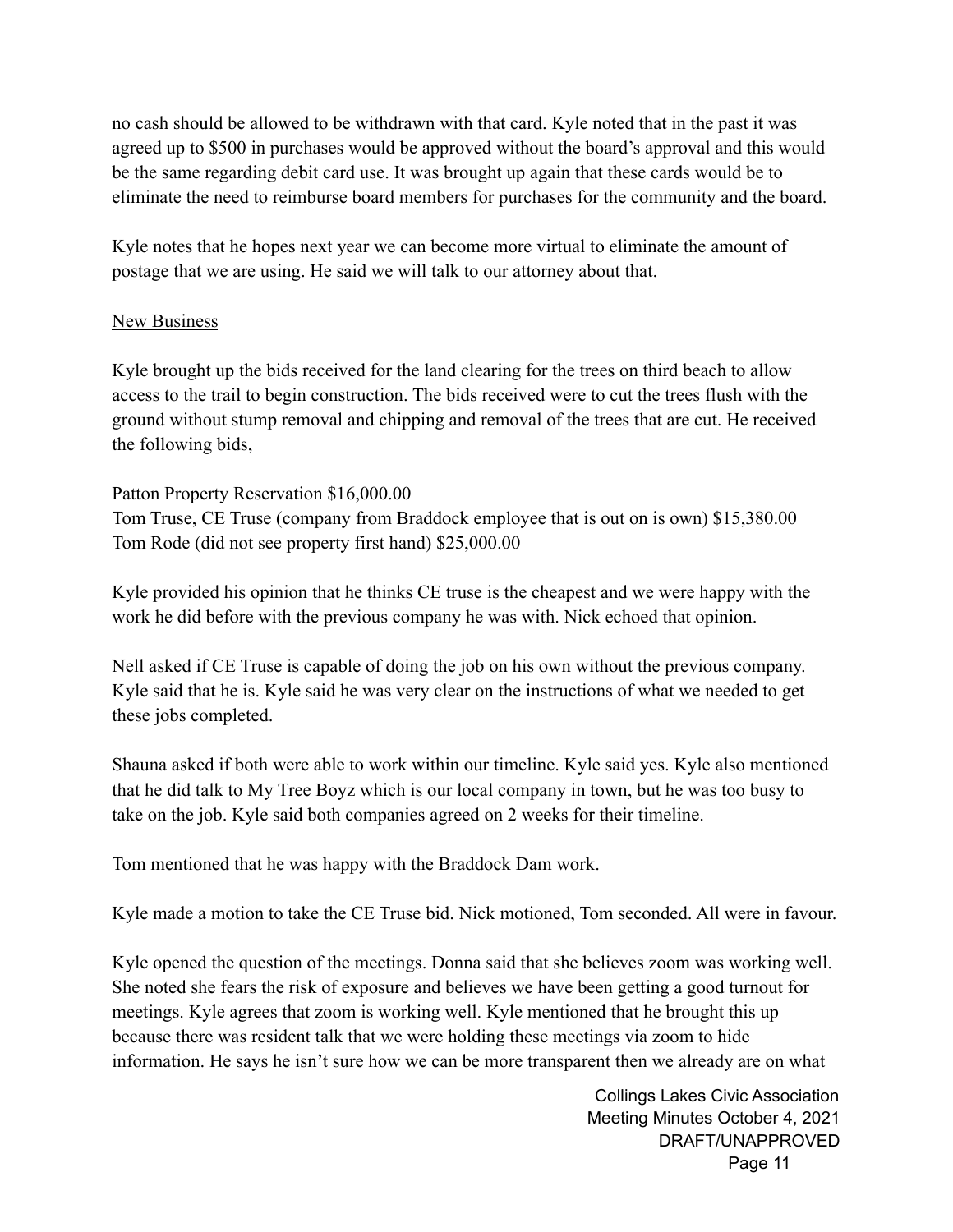is going on. The committee was all in agreement we cannot make everyone happy and someone will always have something to say.

# Trustee Reports

- Stephen Naegele -nothing to report.
- Tom Veneziale nothing to report.

• Shauna Schneeman - Brought up the idea of doing a community day at the basketball courts like what was done many years ago. She feels we are at a good place to do that again. Kyle mentioned it was discussed before, but was put off because of the construction. Kyle believes we should discuss this with the new board. Nell agreed that it was a good idea.

• Donna Sutts - wanted to say she thinks the fundraiser was nice to see residents come together to talk. Nell agreed to do that again as soon as possible. Kyle agreed as well it was good to get people face to face.

Kyle brought up that if anyone knows anyone falling on hard times to let him know privately so we can hold a fundraiser to get them what they need. Nell said that's a great idea. Kyle just asked for us to be discreet.

• Nell Wolfe-nothing to report.

#### Open Floor to Members Questions / Comments / Issues.

No residents or members commented for this

#### **Adjournment**

President Kyle Smith stated that the next monthly meeting will take place on Monday, November 1, 2021 at 7 p.m., via Zoom. There being no further business to discuss, Donna Sutts made a motion to adjourn, and Shauna Schneeman seconded. All were in favor. The meeting was adjourned at 8:32pm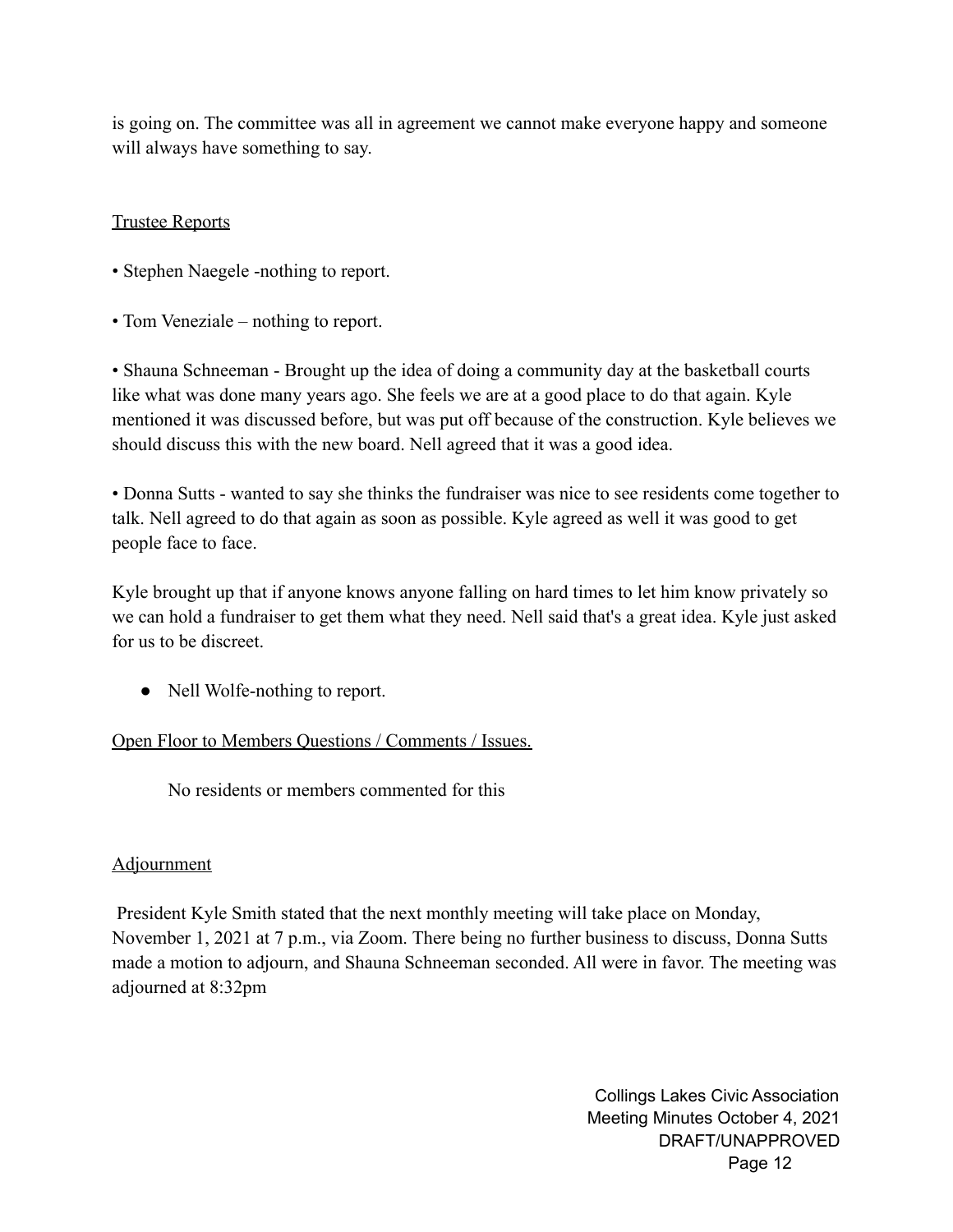6:34 PM 10/02/21

# **Collings Lakes Civic Association** Transaction List by Vendor

| <b>HILL WALLACK</b><br>09/03/2021<br>09/03/2021<br><b>LYNN VENEZIALE</b> | 956<br>956                             |                           |              |              |                                                                                                                                         |
|--------------------------------------------------------------------------|----------------------------------------|---------------------------|--------------|--------------|-----------------------------------------------------------------------------------------------------------------------------------------|
|                                                                          |                                        |                           |              |              |                                                                                                                                         |
|                                                                          |                                        |                           |              | $-13,872.56$ |                                                                                                                                         |
|                                                                          |                                        |                           |              | $-13,872.56$ |                                                                                                                                         |
|                                                                          |                                        |                           |              |              |                                                                                                                                         |
| 09/01/2021                                                               | 1657                                   | <b>BOOKKEEPING</b>        |              | $-1,000.00$  |                                                                                                                                         |
| 09/01/2021                                                               | 1657                                   | <b>BOOKKEEPING</b>        |              |              |                                                                                                                                         |
|                                                                          |                                        | <b>BOOKKEEPING</b>        |              |              |                                                                                                                                         |
|                                                                          |                                        | <b>BOOKKEEPING</b>        |              |              |                                                                                                                                         |
| <b>N NINFA</b>                                                           |                                        |                           |              |              |                                                                                                                                         |
|                                                                          |                                        |                           |              | $-39.32$     |                                                                                                                                         |
| 09/24/2021                                                               |                                        | <b>PAPER</b>              |              |              |                                                                                                                                         |
| 09/24/2021                                                               |                                        | <b>STAMPS</b>             |              |              |                                                                                                                                         |
| 09/24/2021                                                               |                                        | <b>STAMPS</b>             |              |              |                                                                                                                                         |
|                                                                          |                                        |                           |              |              |                                                                                                                                         |
| 09/13/2021                                                               |                                        |                           |              |              |                                                                                                                                         |
| 09/13/2021                                                               |                                        |                           |              |              |                                                                                                                                         |
| 09/14/2021                                                               |                                        |                           |              |              |                                                                                                                                         |
| 09/14/2021                                                               |                                        |                           |              |              |                                                                                                                                         |
|                                                                          |                                        |                           |              |              |                                                                                                                                         |
|                                                                          |                                        |                           |              |              |                                                                                                                                         |
|                                                                          |                                        |                           |              |              |                                                                                                                                         |
|                                                                          |                                        |                           |              |              |                                                                                                                                         |
|                                                                          | 09/27/2021<br>09/27/2021<br>09/24/2021 | <b>PENNONI ASSOCIATES</b> | <b>PAPER</b> |              | $-1,000.00$<br>$-1,000.00$<br>$-1,000.00$<br>$-39.32$<br>$-986.00$<br>$-986.00$<br>$-500.00$<br>$-500.00$<br>$-2,745.90$<br>$-2,745.90$ |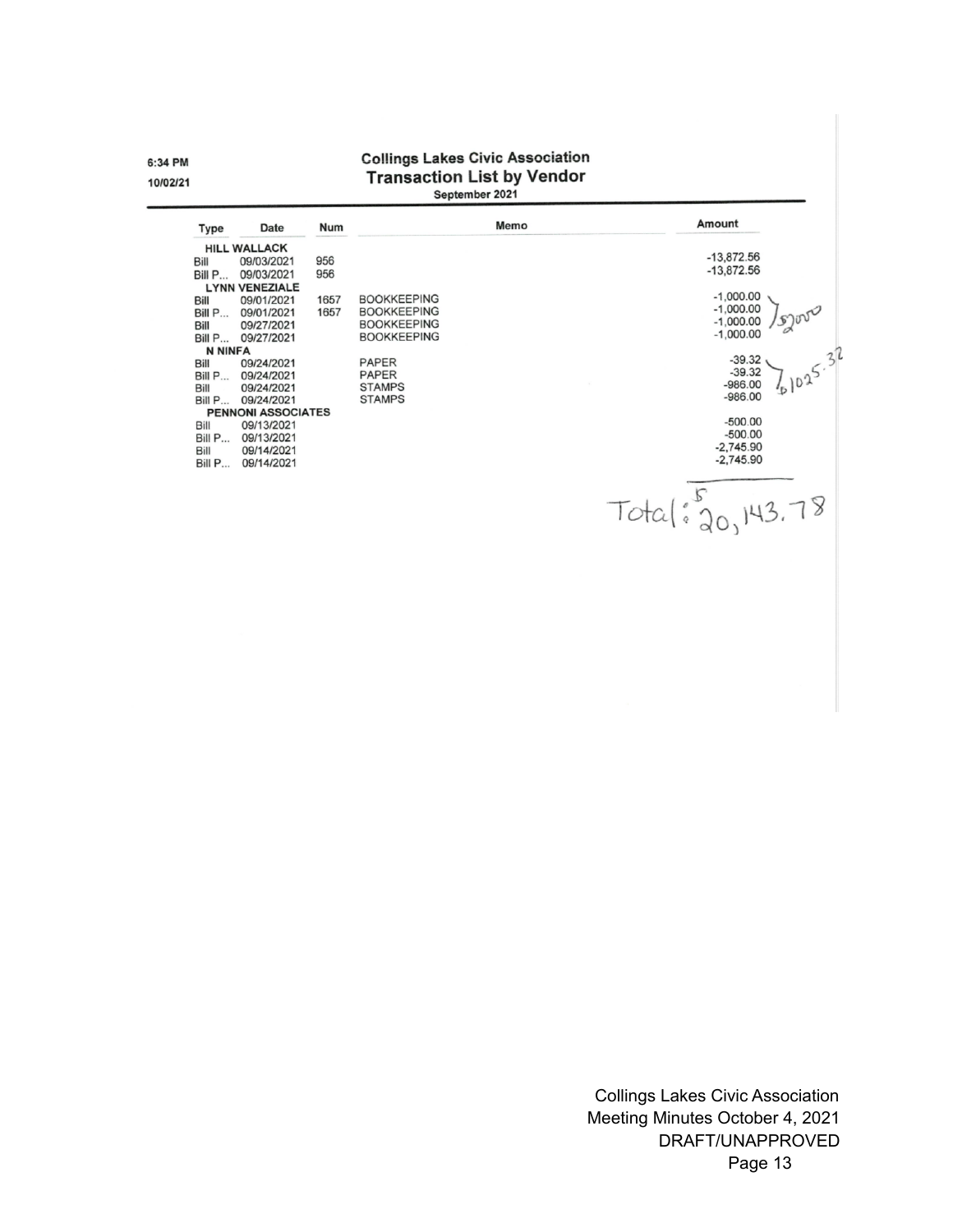| 6:31 PM           | <b>Collings Lakes Civic Association</b> |           |  |
|-------------------|-----------------------------------------|-----------|--|
| 10/02/21          | <b>Profit &amp; Loss</b>                |           |  |
| <b>Cash Basis</b> | September 2021                          |           |  |
|                   |                                         | Sep 21    |  |
|                   |                                         |           |  |
|                   | <b>Ordinary Income/Expense</b>          |           |  |
|                   | Income<br><b>LATE FEES</b>              | 4,129.66  |  |
|                   | <b>LEGAL FEES COLLECTED</b>             | 17,282.01 |  |
|                   | 2020 SPECIAL ASSESSM                    | 150.02    |  |
|                   | <b>NEW RESIDENT SET UP F</b>            | 200.00    |  |
|                   | <b>ASSOCIATION FEE</b>                  | 965.20    |  |
|                   | <b>TIER 2 ASSOCIATION FEE</b>           | 3,073.85  |  |
|                   | <b>TIER 3 ASSOCIATION FEE</b>           | 286.29    |  |
|                   | <b>TIER 1 ASSOCIATION FEE</b>           | 39.62     |  |
|                   | <b>TIER 1 DAM FEE</b>                   | 205.47    |  |
|                   | <b>TIER 2 DAM FEE</b>                   | 10,095.52 |  |
|                   | <b>TIER 3 DAM FEE</b>                   | 1,550.19  |  |
|                   | <b>OTHER INCOME</b>                     |           |  |
|                   | <b>INTEREST INCOME</b>                  | 54.32     |  |
|                   | <b>FUNDRAISING</b>                      | 558.00    |  |
|                   | <b>Total OTHER INCOME</b>               | 612.32    |  |
|                   | <b>Total Income</b>                     | 38,590.15 |  |
|                   | <b>Gross Profit</b>                     | 38,590.15 |  |
|                   | <b>Net Ordinary Income</b>              | 38,590.15 |  |
|                   | Net Income                              | 38,590.15 |  |